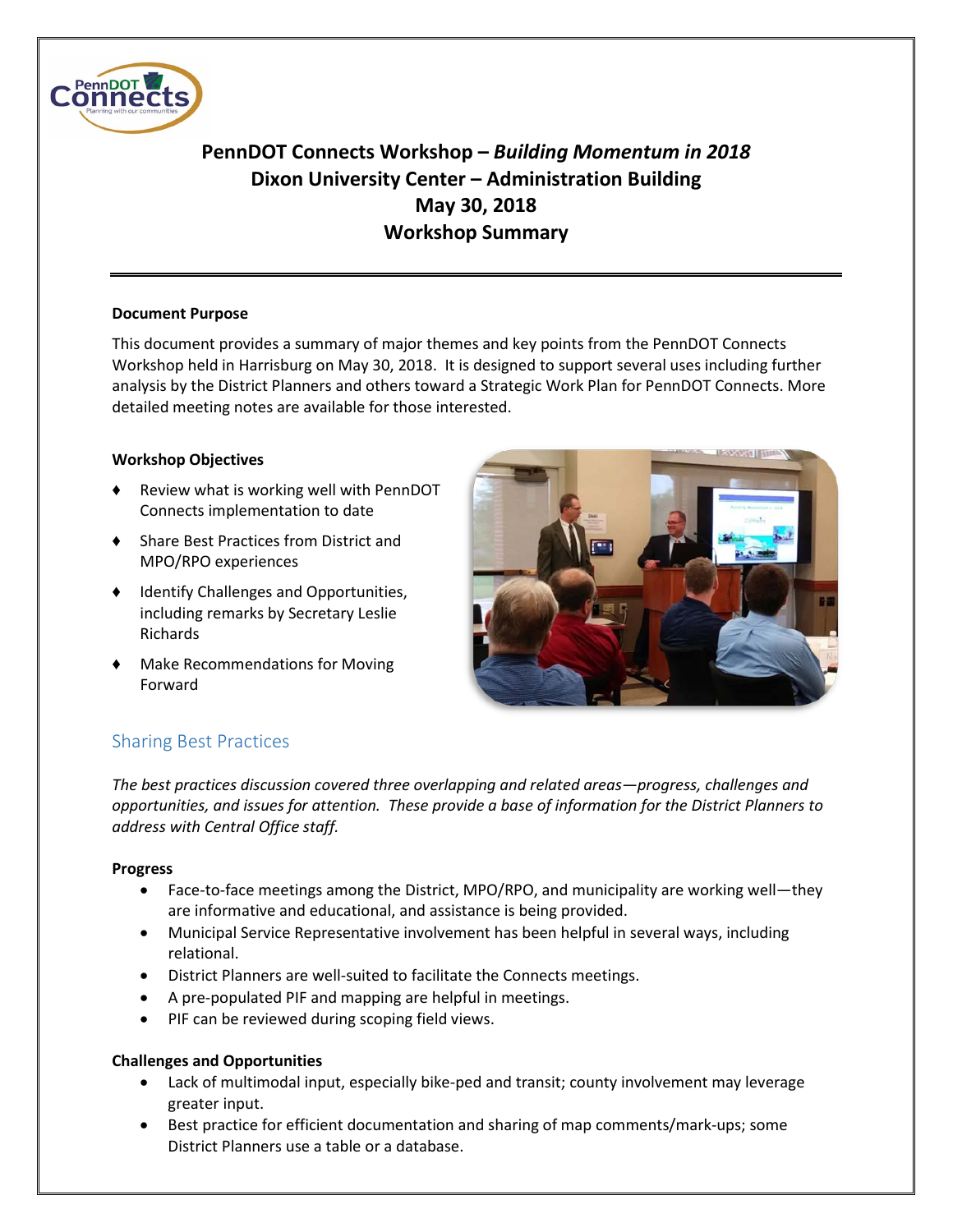- Lack of clarity in District planners' role with LRTP and the LRTP tie-in with Connects overall.
- Best balance of effort across preparation and meetings, i.e. less preparation for the meetings and more dialogue, interaction, and organized, purposeful free-flow communication.
- Communicating and sharing of the positive project impacts of Connects as success stories for various purposes, including assessment and learning.
- Early recognition for community priorities that have implications for long-term maintenance.
- Greater collaboration with forthcoming Connects system platform.
- Need for more P and E 360 training sessions for additional project managers.
- Freight issues and opportunities noted in the context of June Freight Summit.

#### **Issues for Attention**



- Consistency of District staff involvement.
- Consistency of District Planner roles and responsibilities.
- With flexibility, effectively right-sizing the Connects effort to all projects.
- Earlier engagement of municipalities before projects are programmed.
- Effective hand-off of PIF from District Planner to Project Manager and ensuring Project Manager follow-up (quality assurance).
- Determining the shelf-life of a PIF.
- Ensuring that locals know the implications of selecting "no meeting".
- Lack of a system to track status of Connects follow-ups between Districts and Planning Partners.

## PennDOT Connects System Re-Platforming Demonstration

*Participants' comments and questions raised several salient themes and topics during the demonstration of the new PennDOT Connects System.*

- The availability of a tutorial to help users with the system.
- Training and train the trainer approaches for the system.
- Ability to add layers such as local GIS data.
- MPO/RPO role with the system and prompts for taking any action, etc.
- Future full integration with MPMS.
- Various access and interaction levels, including municipal access, read-only, etc.
- Discussion about the Connects System and incorporation of Connects follow-up activity as a management tool.

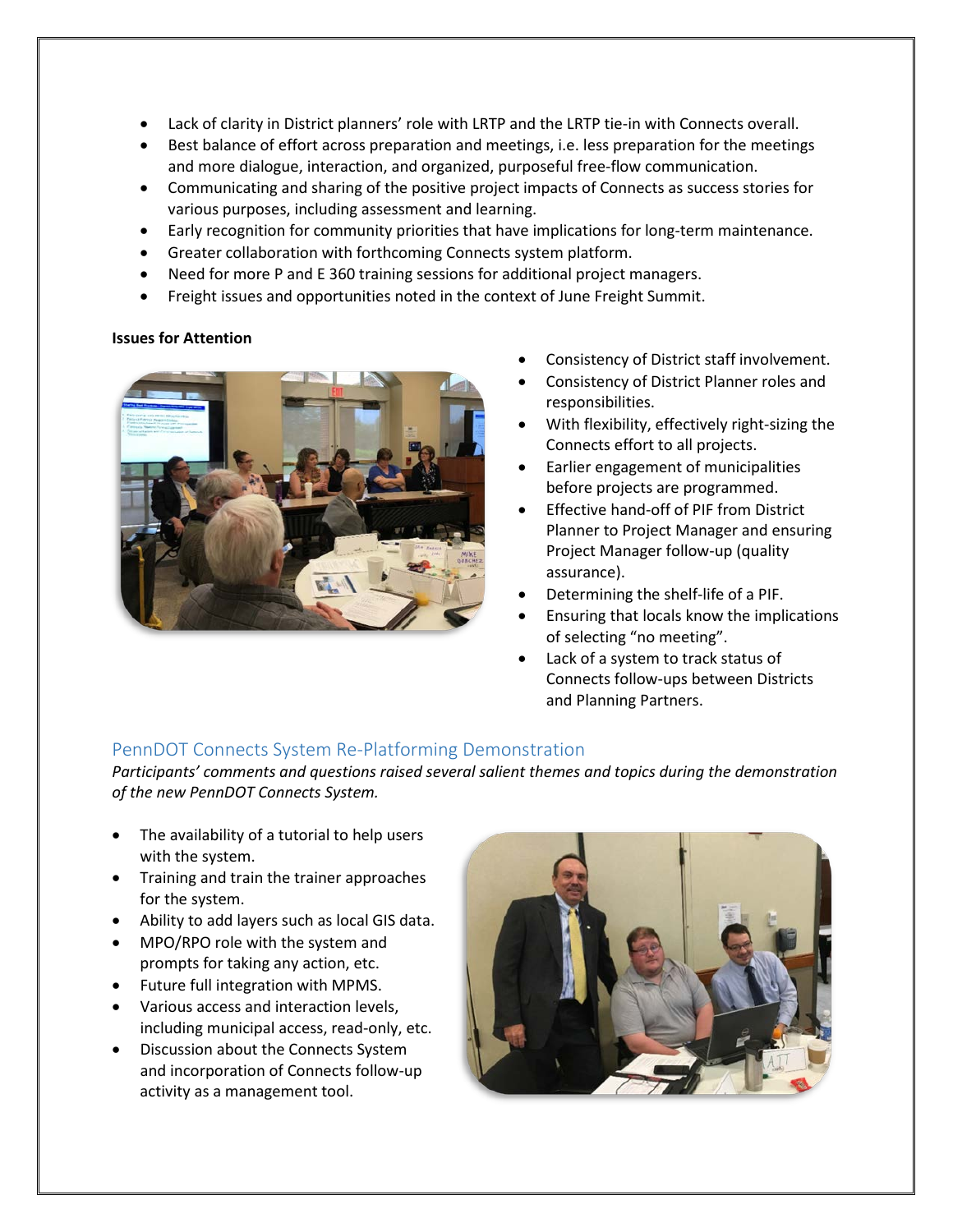## Secretary Richards Challenge

*Secretary Richards joined the Workshop to challenge participants to work through the growing pains of new methods to achieve better transportation solutions for Pennsylvania's communities.*



- The District Planner concept is important and is a specific focus for an upcoming AASHTO study.
- Interest in PennDOT Connects is strong among other DOTs and their leaders— Secretary Richards is often asked about lessons learned.
- PennDOT Connects is about impacting communities and that is the ultimate measure of PennDOT Connects success.
- Municipalities are appreciative and know that PennDOT is listening.
- Secretary Richards encouraged participants to persist and to provide feedback about tools needed, frustrations, ideas for improvement, etc.
- Workshop attendees expressed interest in how other agencies are getting involved in municipal outreach and state actions overall to benefit local communities.

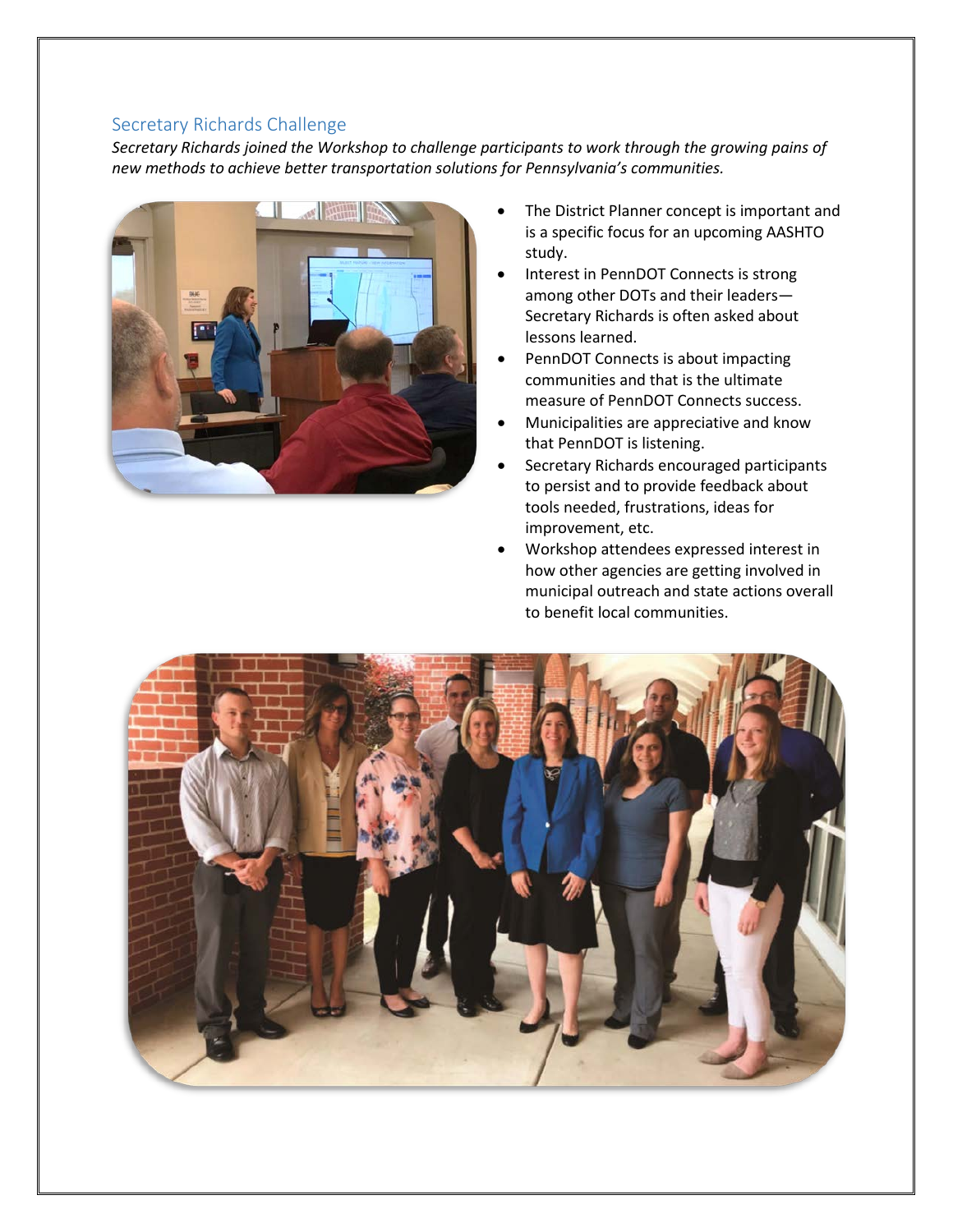# Leadership Support for PennDOT Connects

PennDOT Connects is succeeding for many reasons—first and foremost, because it's a good business practice. Ultimately, major initiatives succeed because of visible and tangible support and ownership among leaders.









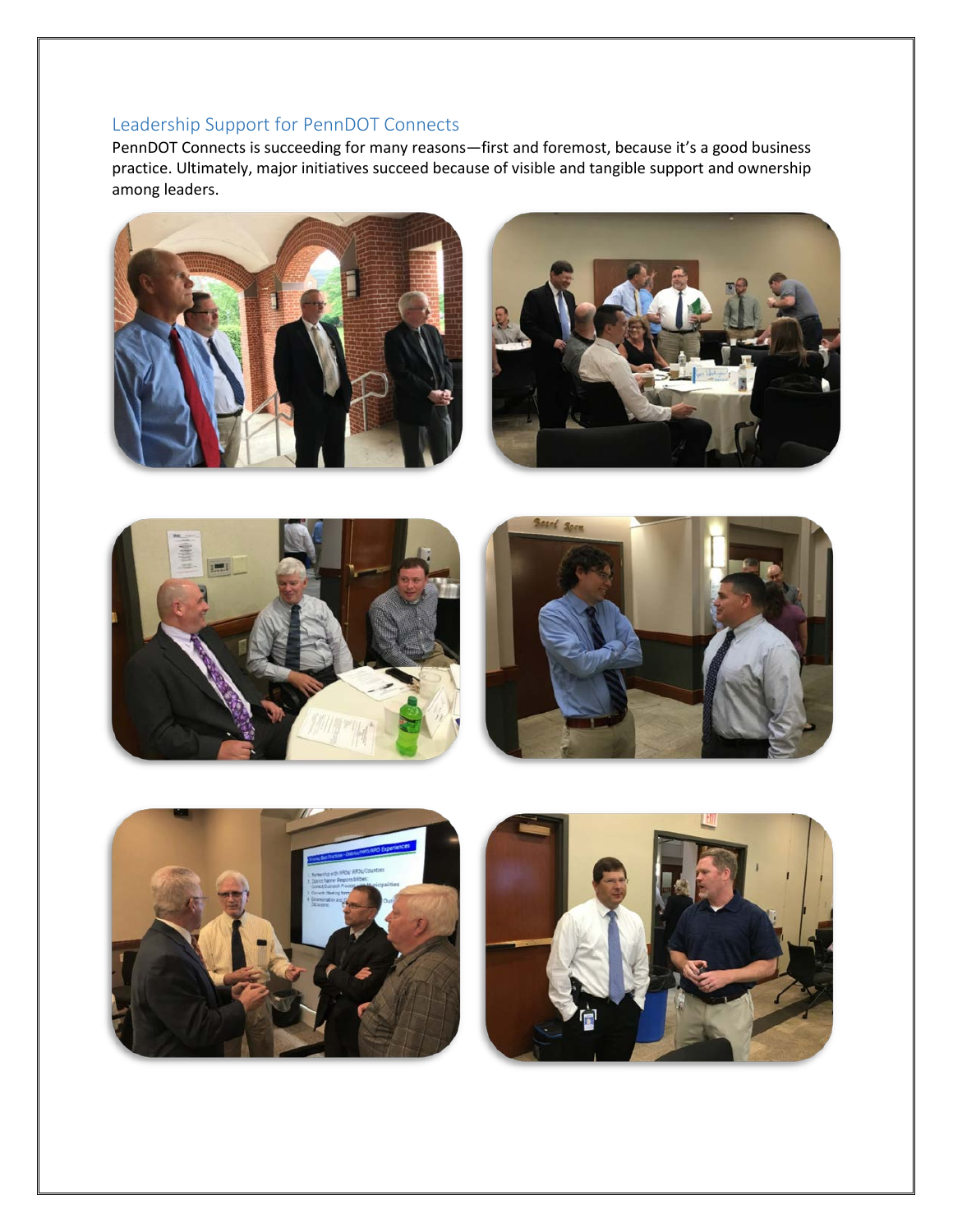## Open Forum on Key Topics

*The Open Forum portion of the Workshop gave further feedback and direction to the development of the Strategic Work Plan. For a full listing of comments, the meeting notes can be made available.*

**Project Tracking** related to tracking all of projects, discussions, and follow up.

- Re-platforming of the Connects system and implications for project tracking.
- PennDOT commitments, Connects information retention, and the prospect of a NEPA process tie-in with Connects.
- Connects / MPMS relationship and interface now and as this expands.
- Strengthening the relationship between Connects, asset management, business planning and plans.
- Project Manager roles in Connects and timing—questions about the timing of involvement, i.e. inclusion from the start or ensuring that the PM has complete information when he or she is assigned and starts work.
- Consistency of approach with flexible decision-making—some see the need for a common structure across the state.
- Sustaining the Connects process over time will require accountability for follow-through.
- Municipal representatives need to know who the right contact is within the District.
- Because of staff turnover at the municipal level and PM changes, consistency in the Connects process is important.
- The need for communicating decisions back to local governments continues to be raised.
- A new perspective would be for communities to establish their values, vision, goals/priorities, etc. and present those to PennDOT, and possibly other state agencies, as opportunities for investment.
- The culture change associated with Connects still will need attention.
- The Connects / asset management integration also needs attention.
- PennDOT Connects will need performance measurement.
- Some Districts have educated municipalities about the project rating/ranking process as well as funding sources during Connects meetings.
- Other agency funding sources should be considered.
- MPO/RPO role in decision-making should not be lost—Connects is part of a larger system and decision-making process.

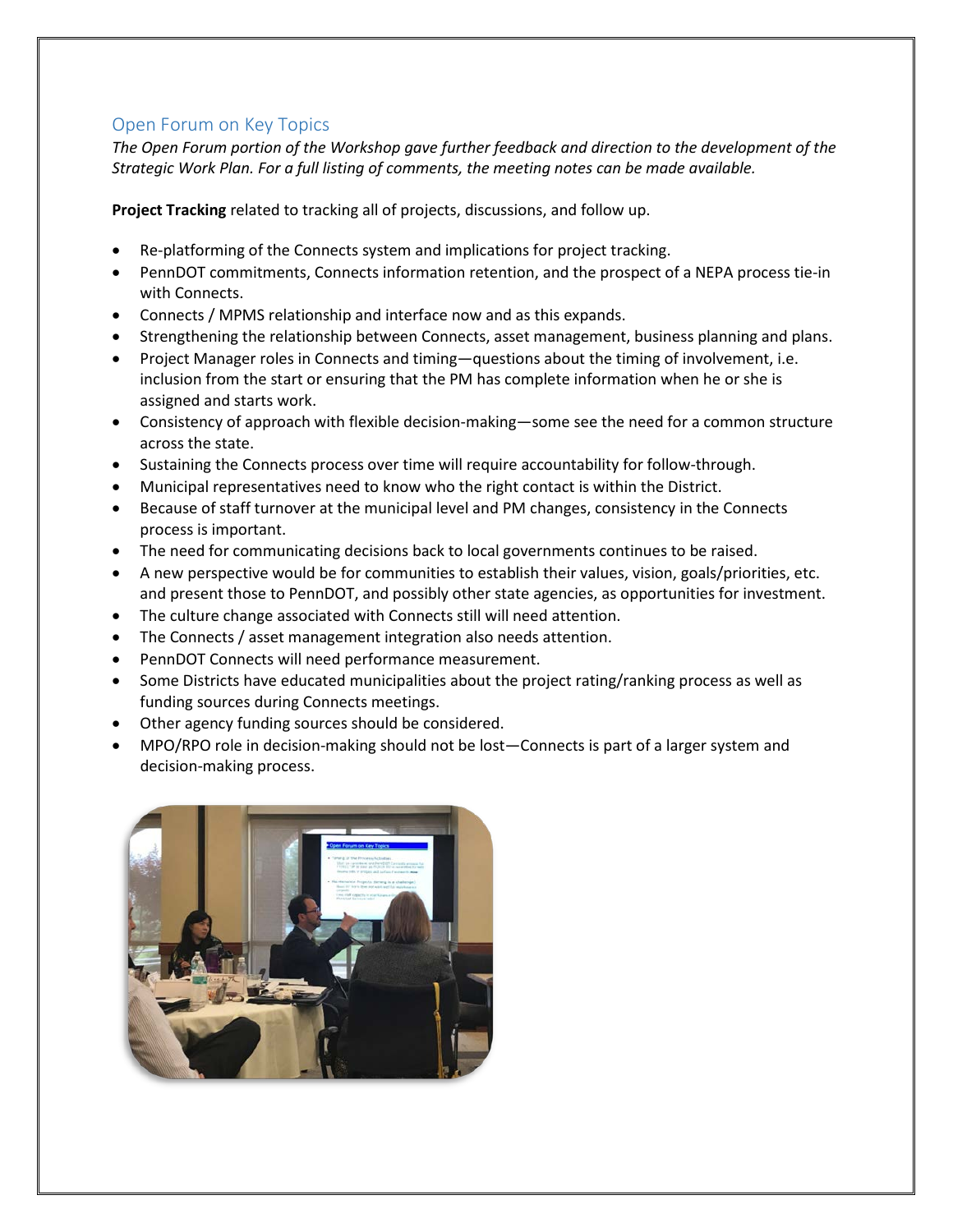**Resources** related to time, effort, and therefore money that is spent on the process.

- Continued awareness-raising about Connects at all levels is still needed.
- Training needs should remain a focus—including training for local government.
- The effective use of planning studies within the Connects process.
- MPO/RPO staff time is a challenge, particularly for smaller planning agencies and for those with large geographic areas to cover; yet some indicate that they are all-in and that the benefit is already apparent.
- Connects has resulted in a multi-county comprehensive plan initiative and the recognition for a bridge management focus for another pair of counties—there is a general sense that Connects is making good things happen.
- The LRTP should be more project-focused. This may be a primary solution to some concerns about process and consistency.

### **Timing of the Process/Activities**

- As soon as the FY2019 TIP is submitted, it is time to start on candidates and PennDOT Connects process for FY2021 TIP.
- Implies the need to review lists of bridges and surface treatments now.
- Fleshing out problems and developing solutions is harder.
- Possible best practice in the York congestion management process (\$50k pilot for 13 locations, asking for the municipal perspective before addressing potential solutions).
- Relationship to LRTP updates—keeping both Connects and NEPA alternatives in view.



- DVRPC is considering years 3-5 for opportunities to address bike-ped needs new striping plans, wider shoulders, etc.
- TCRPC is using the LRTP as a funneling process and is re-vamping its problem identification form.

#### *MAINTENANCE PROJECTS* – Timing is a challenge.

- The basic PIF form does not work well for maintenance projects.
- There is minimal staff capacity in maintenance sections; Municipal Services help could be considered.
- Discussion of the applicability/scalability of Connects to all projects continues.
- Some have obtained valuable information regarding utilities, community events, etc. There has been at least one Connects meeting for all county maintenance projects and it pointed to bike-ped needs.
- If Connects is really planning, we wouldn't know the funding source or if it's a resurfacing vs. other capital project.
- The modified PIF used for maintenance type projects could miss critical issues.
- Conference calls in lieu of meetings may be sufficient to populate/review forms.